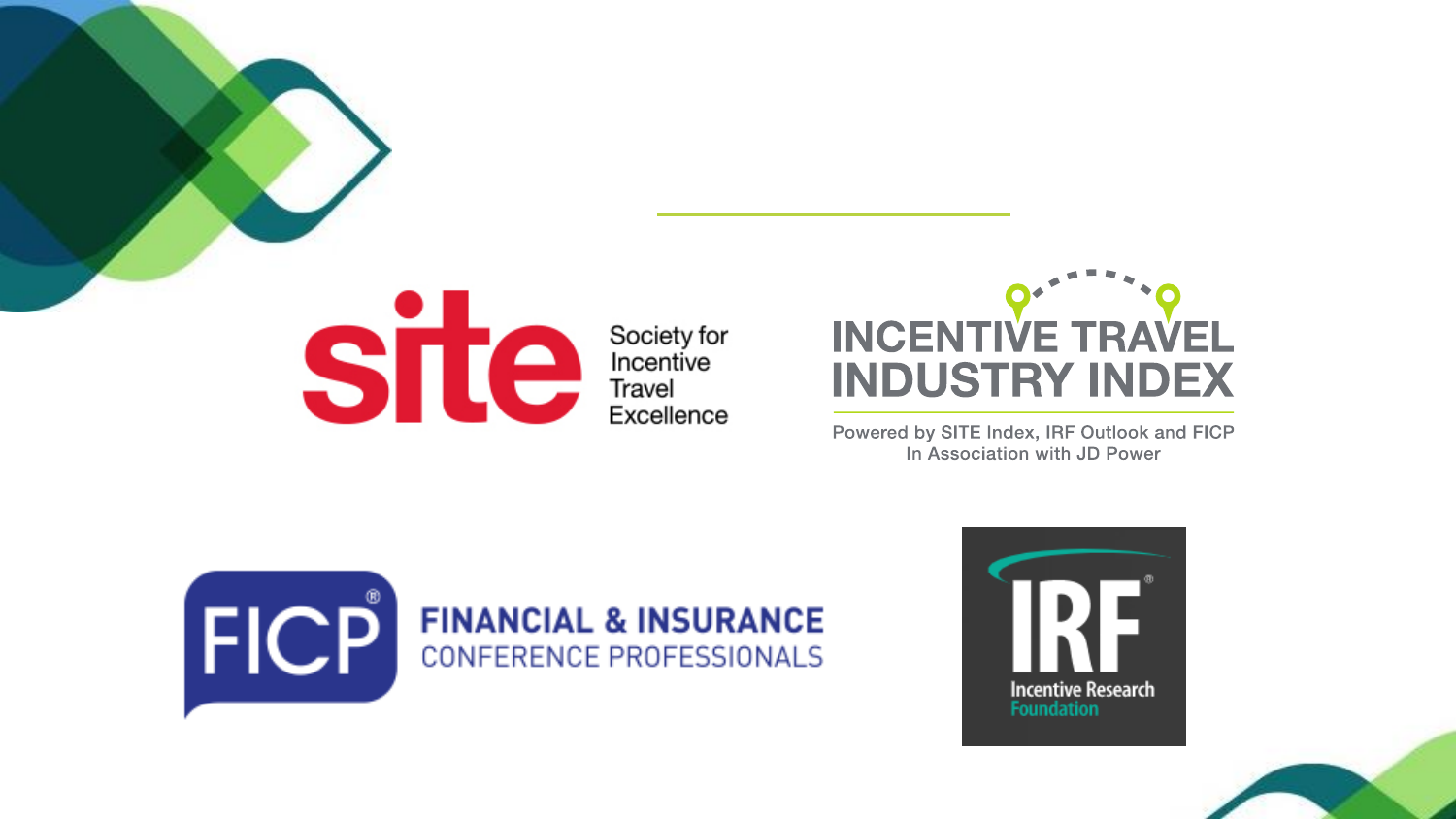

#### **INCENTIVE TRAVEL INDUSTRY INDEX**

**Powered by SITE Index, IRF Outlook and FICP In association with Oxford Economics**

**Preliminary 2019 survey results**

**September 2019**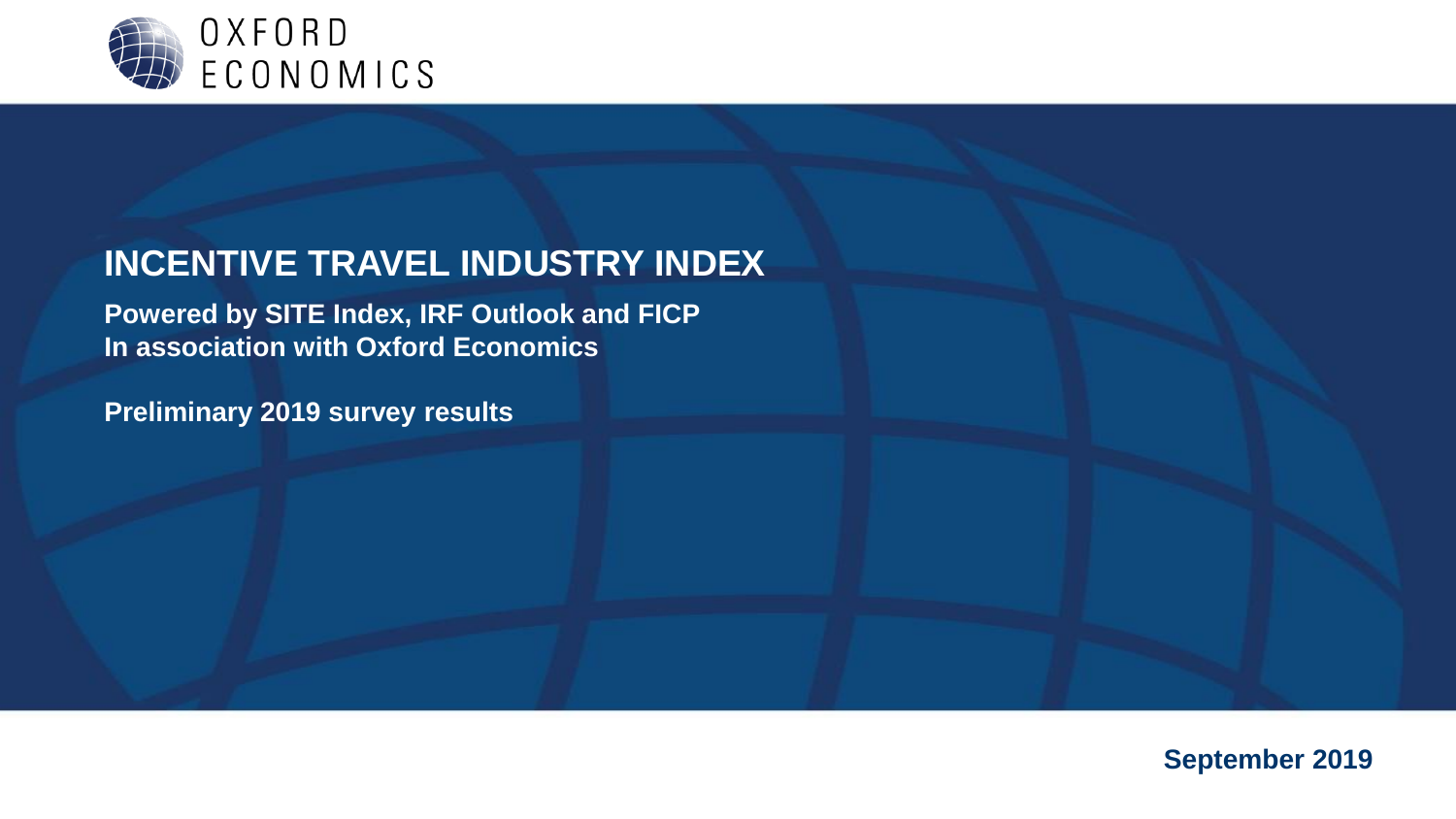# **SOFT POWER BEATS HARD DOLLARS TREND 1**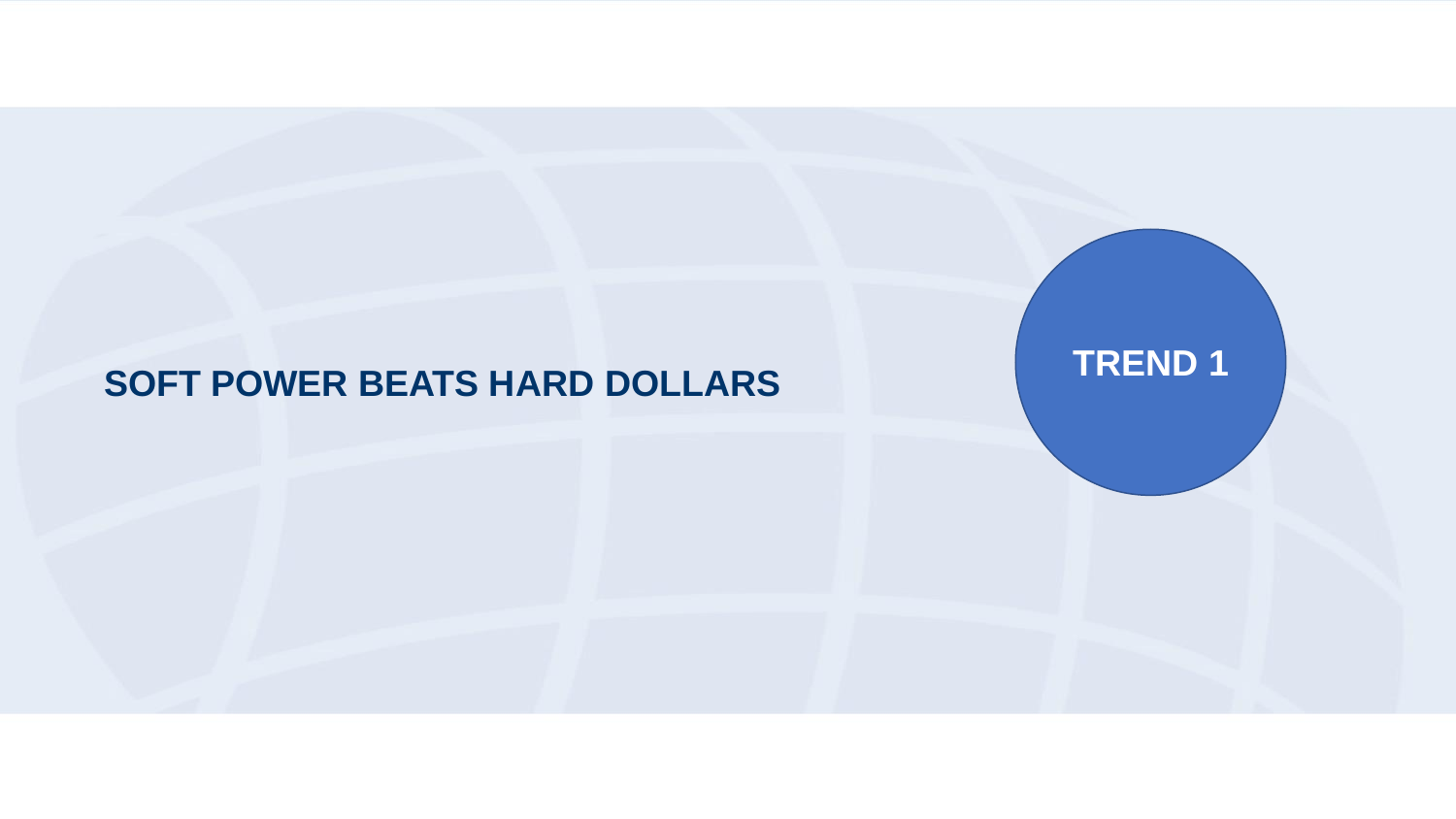## **Stronger focus on soft power is boosting the role of incentive travel**

#### **Most important benefits to companies of incentive travel**

"Most important" and "Important" responses



B1: What are the most important benefits your company receives from its incentive travel programs? Response base: Buyers, n=606

**A stronger focus on soft power is boosting the role of incentive travel as a builder of corporate culture and engagement.** 

**Driving corporate profitability remains important.**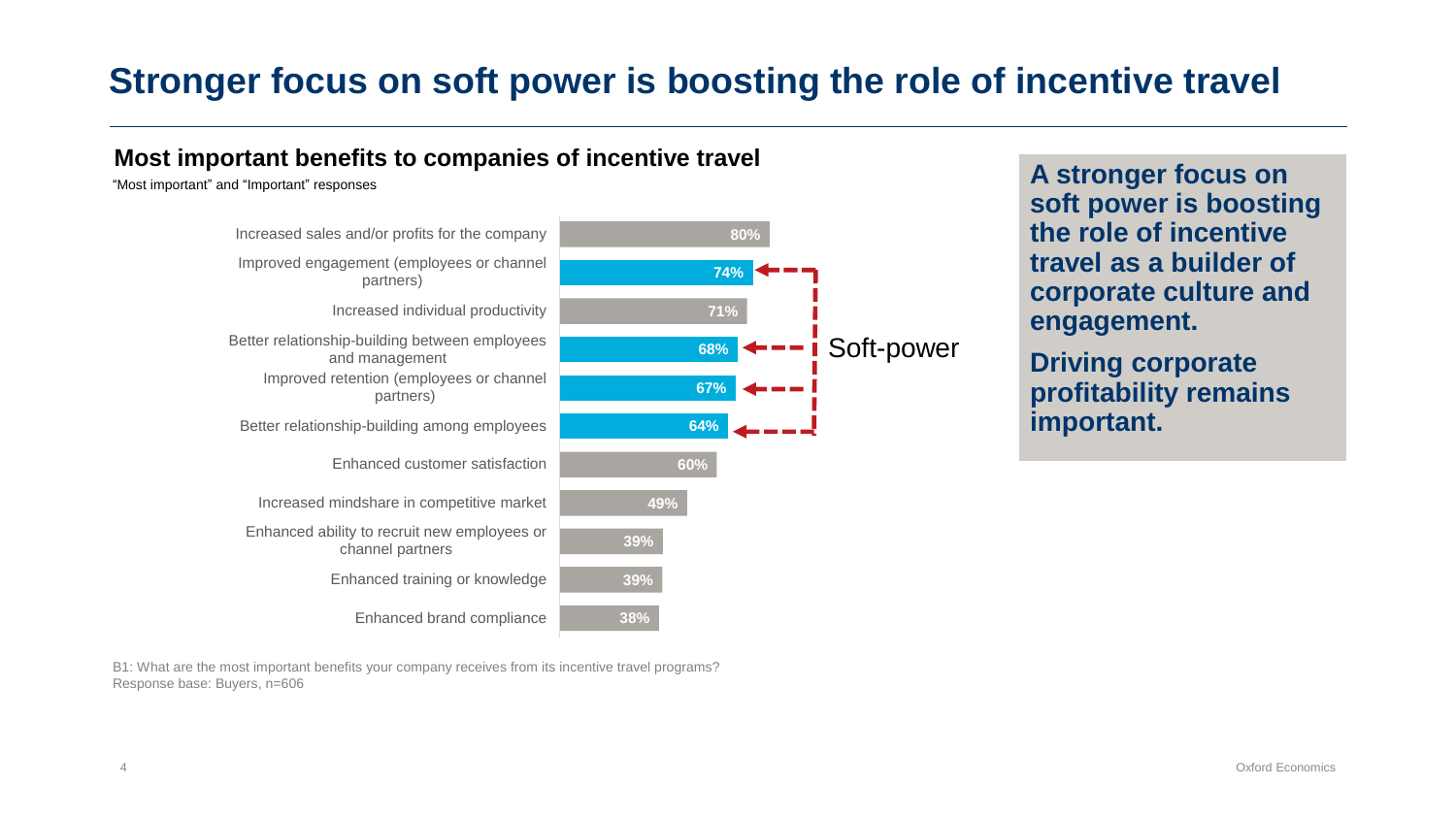### **Senior management considers not just ROI, but also soft-power effects**



**Senior management values program effects on participants and return on objectives, in addition to measures** 

B2. Which types of information are most effective at demonstrating the value of the incentive travel program to senior management and other stakeholders at the corporations for whom you organize incentive travel programs? Response base: Buyers, n=568

**Most effective information to demonstrate value to senior**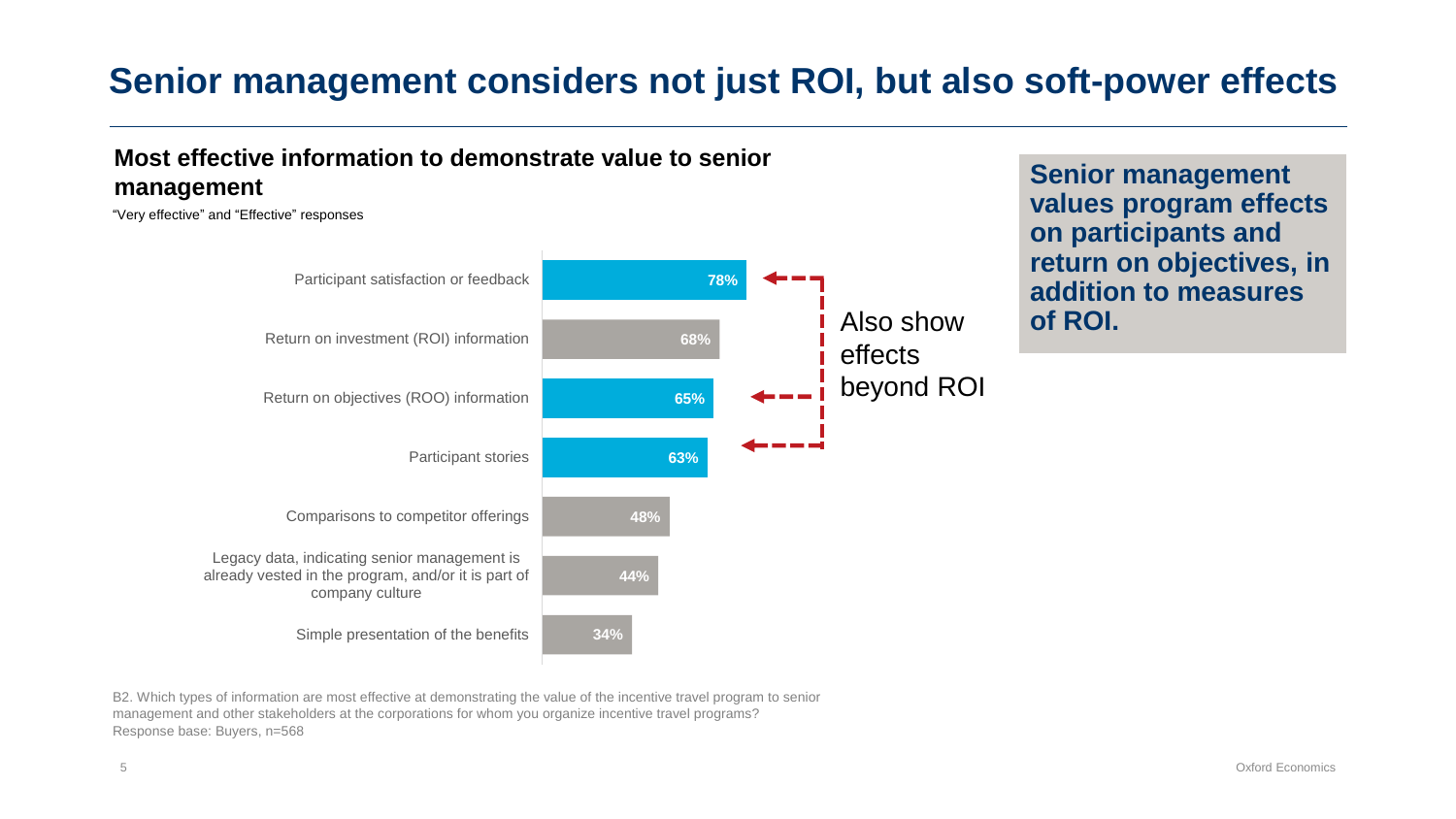#### **Important impacts to workplace relations and company culture are valued**



**The importance of impacts to workplace relations and company culture stands out. Also the importance of the personal and professional development of the qualifier, rises above the more transactional ("quality of life").**

B3. Beyond the impact of the incentive travel program on the sponsoring company's bottom line, which additional impacts of incentive travel are most significant? Response base: Buyers, n=846

**Most significant impacts, beyond impact to sponsor company**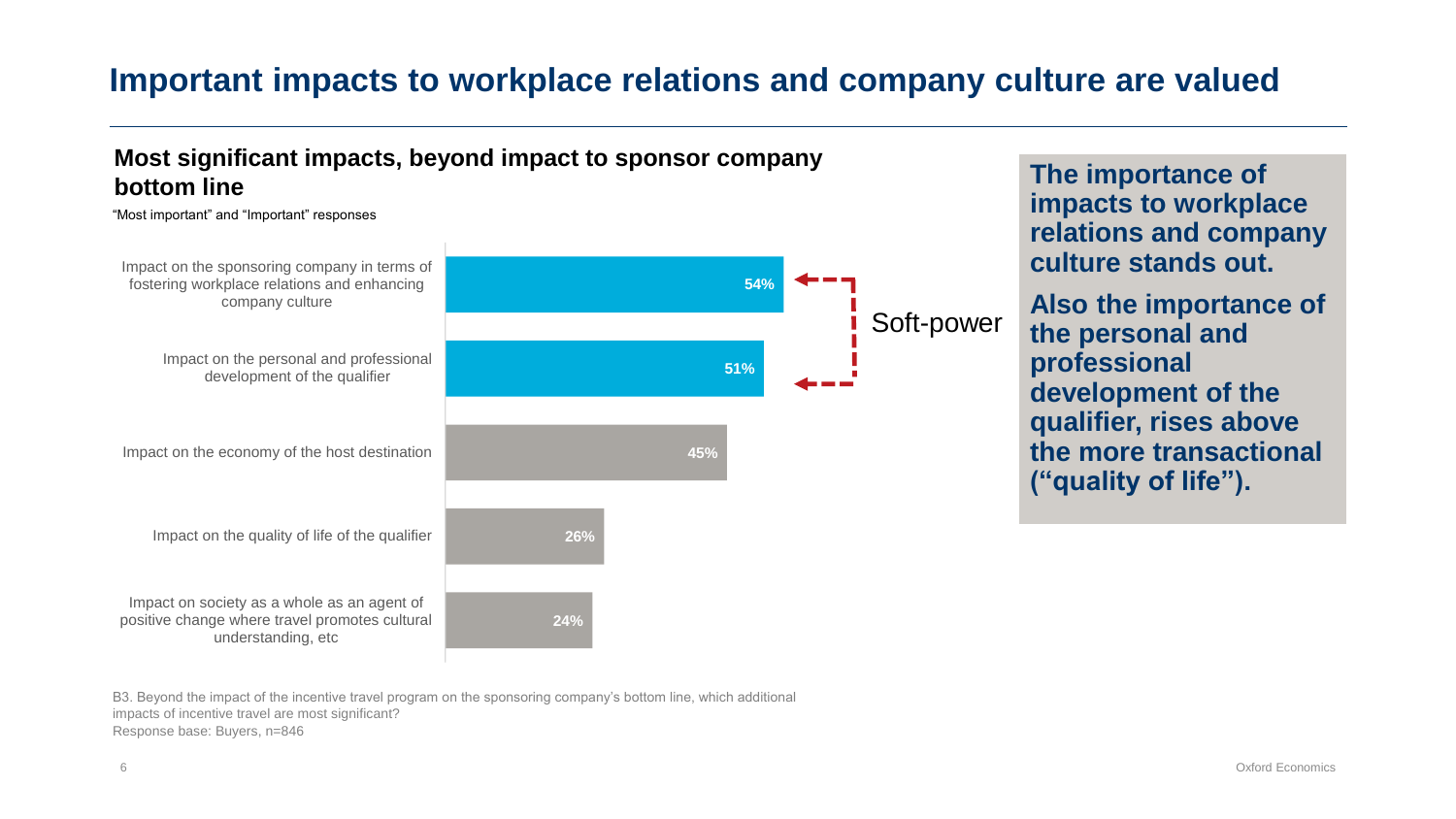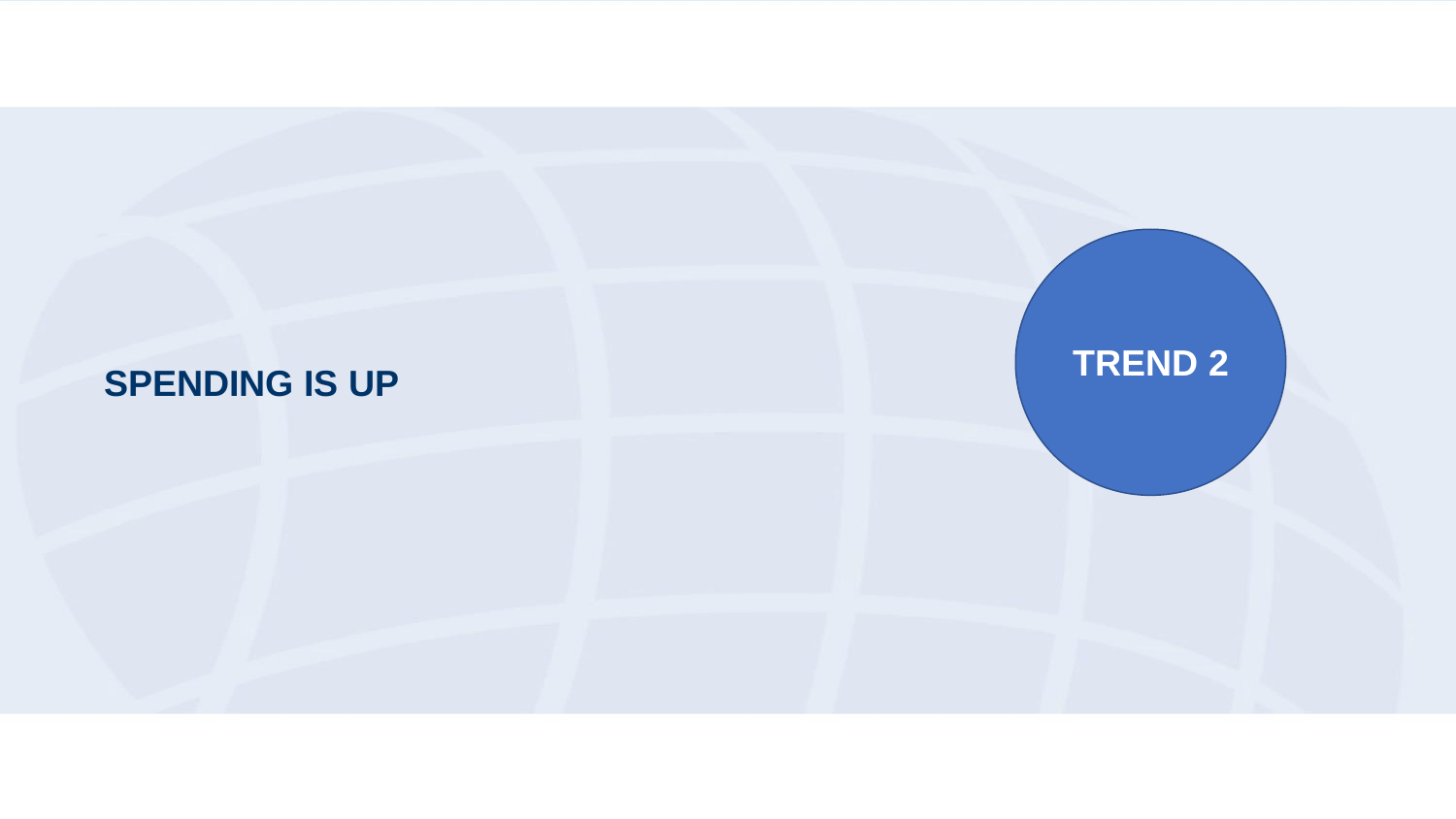#### **Cost factors and discretionary improvements are driving increased spend per person**



G6. What are the most important trends impacting spending per person in your team's incentive travel programs over the next 2 years (2020 and 2021)? Response base: Buyers, n=684

**Cost factors are the most important drivers of increases in spending per person.**

**Sponsors reporting hotel costs as a factor increasing costs outnumbered those citing hotel costs as a factor decreasing costs by 45 percentage points.** 

**Discretionary choices, such as selecting higher cost destinations, are also contributing to increases.**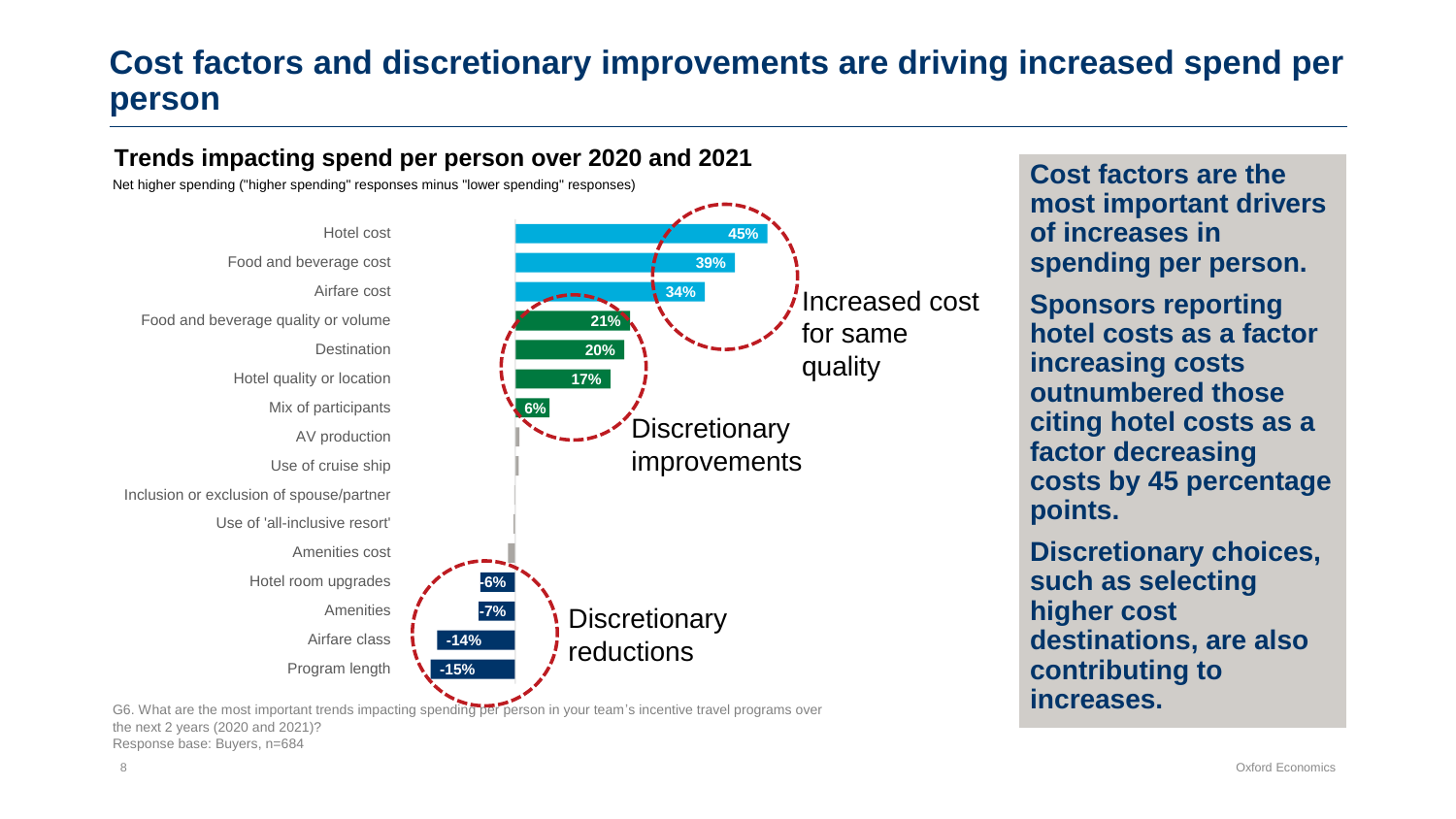### **Sellers compete by delivering a "one of a kind" experience**



**For incentive travel to be a true reward, it needs to be unique.**

**To add value and win business, sellers focus on offering one of a kind, exclusive experiences.**

G9. When competing for contracts for incentive travel programs occurring during the next 2 years (2020 and 2021), what actions are your team taking to add value and win business? Select all that apply. Response base: DMCs, DMOs, suppliers, n=991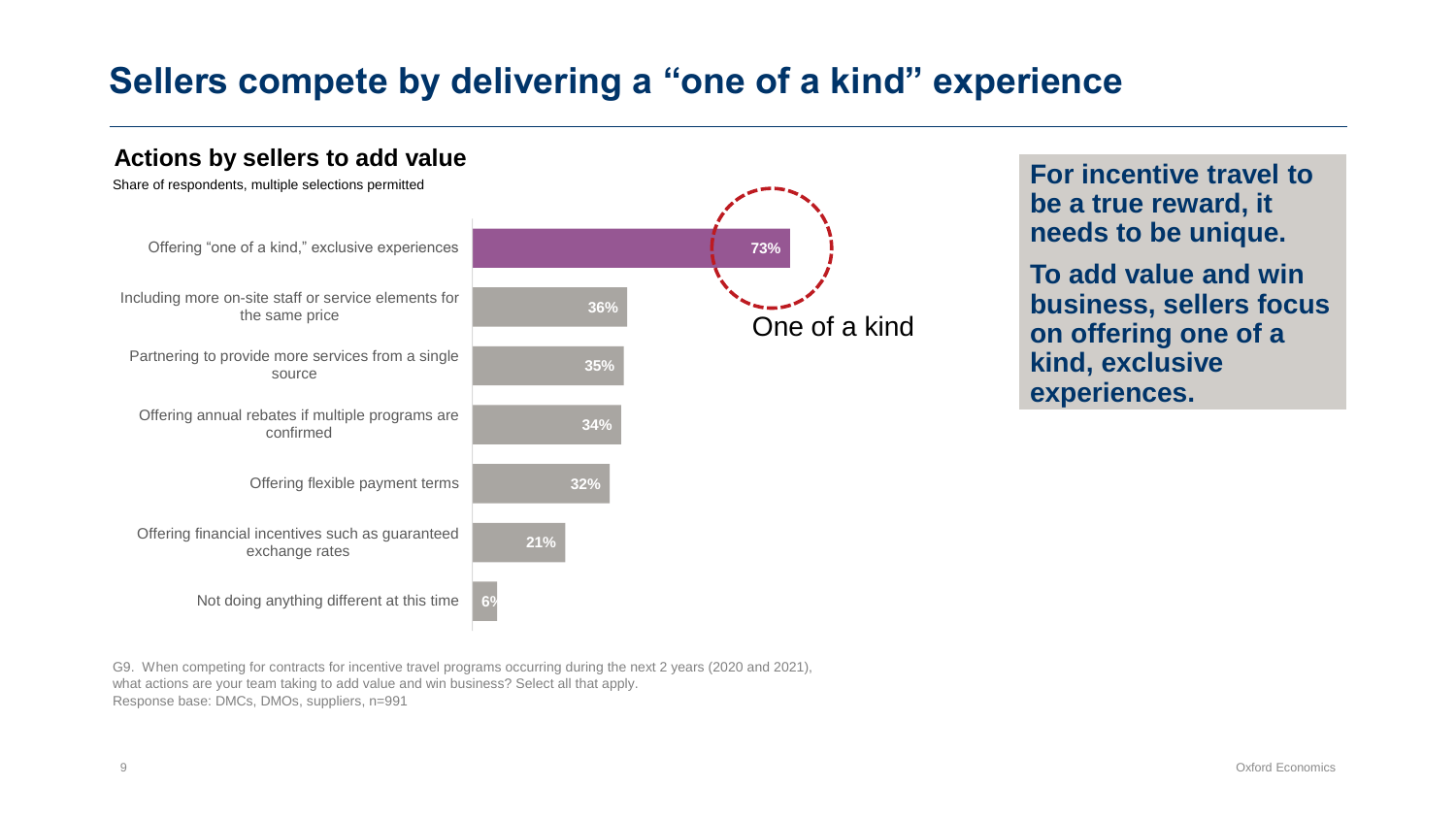## **Suppliers strive to distinguish through service quality and creativity**

#### **Strongest supplier differentiator**

Share of respondent answers Service quality **39%** Creativity/innovation **24%** ----------**Service** quality and Price **18%** creativityReputation **15% Other 5%**

**In competing for incentive travel business, suppliers recognize the importance of compelling experiences, delivered with seamless service quality.**

G10. What factor do you consider your strongest differentiator to win incentive travel program business? Response base: Suppliers, n=343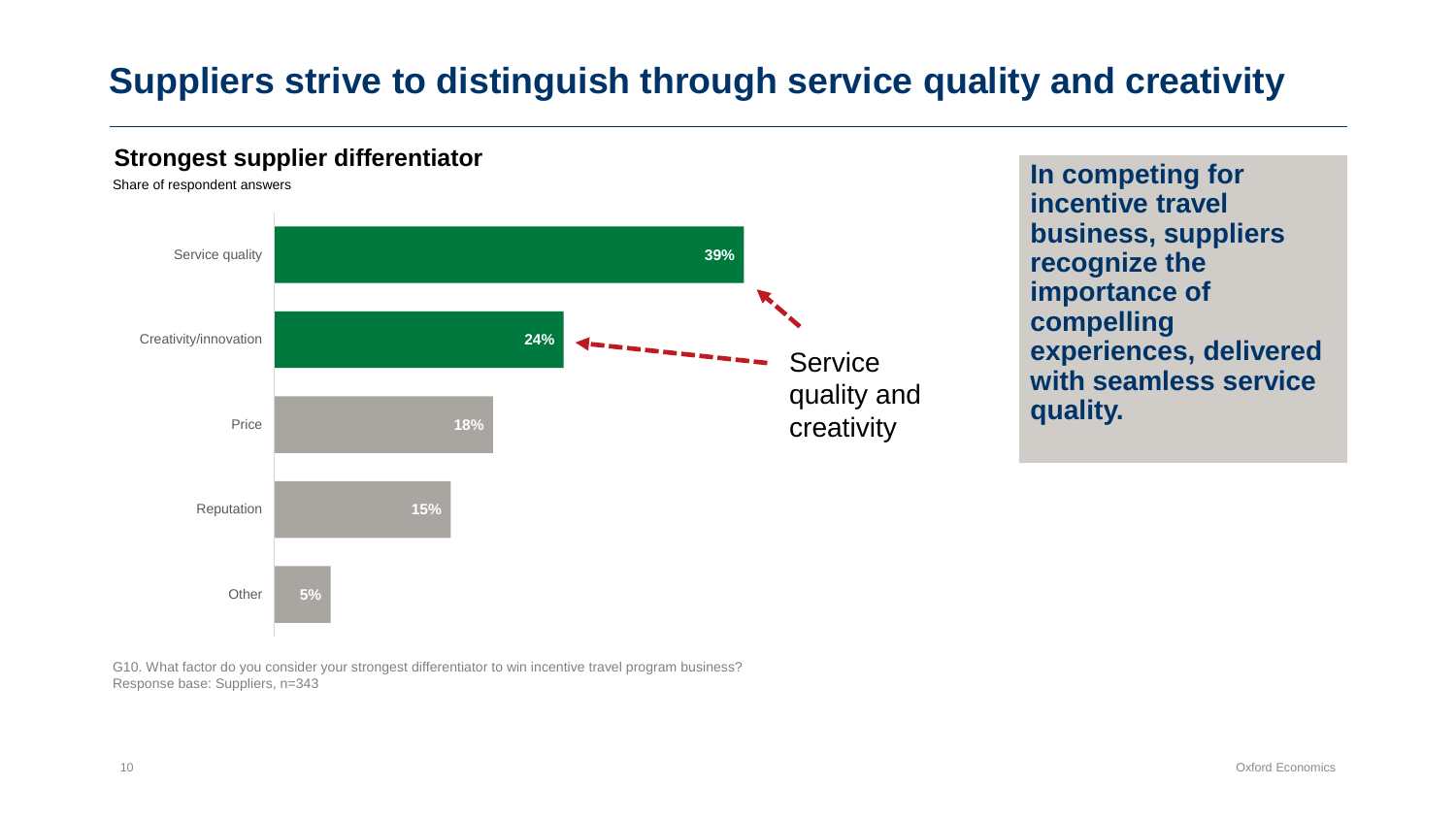# TO BE OR NOT TO BE A DMC?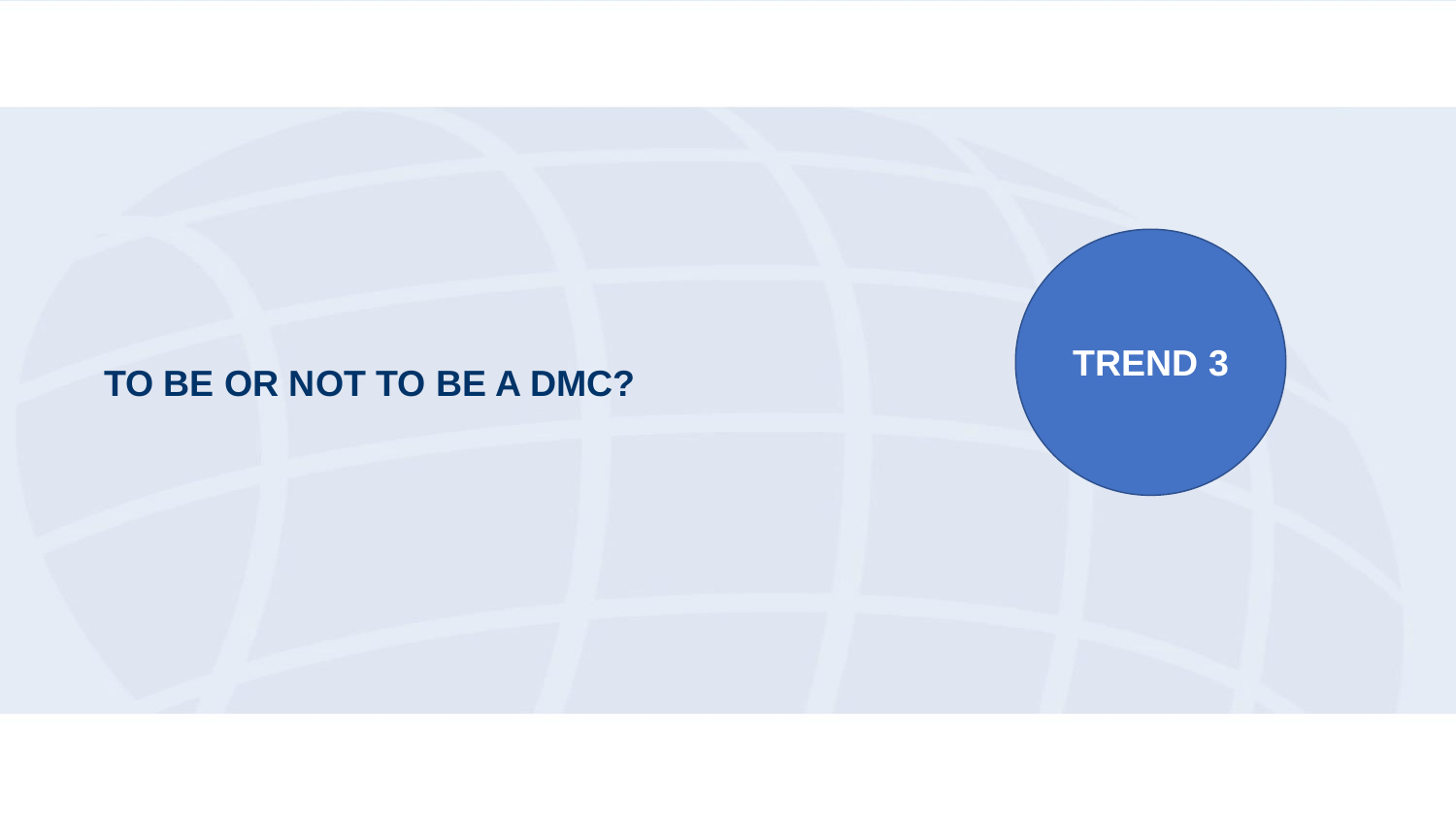### **DMC's anticipate trend toward disintermediation will continue**



**DMC's anticipate buyers will increasingly contract directly with suppliers, bypassing DMC's as intermediaries.** 

What percentage of the overall spend per person in the destination (transportation, hotel, off-site functions) do you estimate is channeled through a DMC currently (2019)? How much will be channeled through a DMC in five years? Response base: DMC's, n=546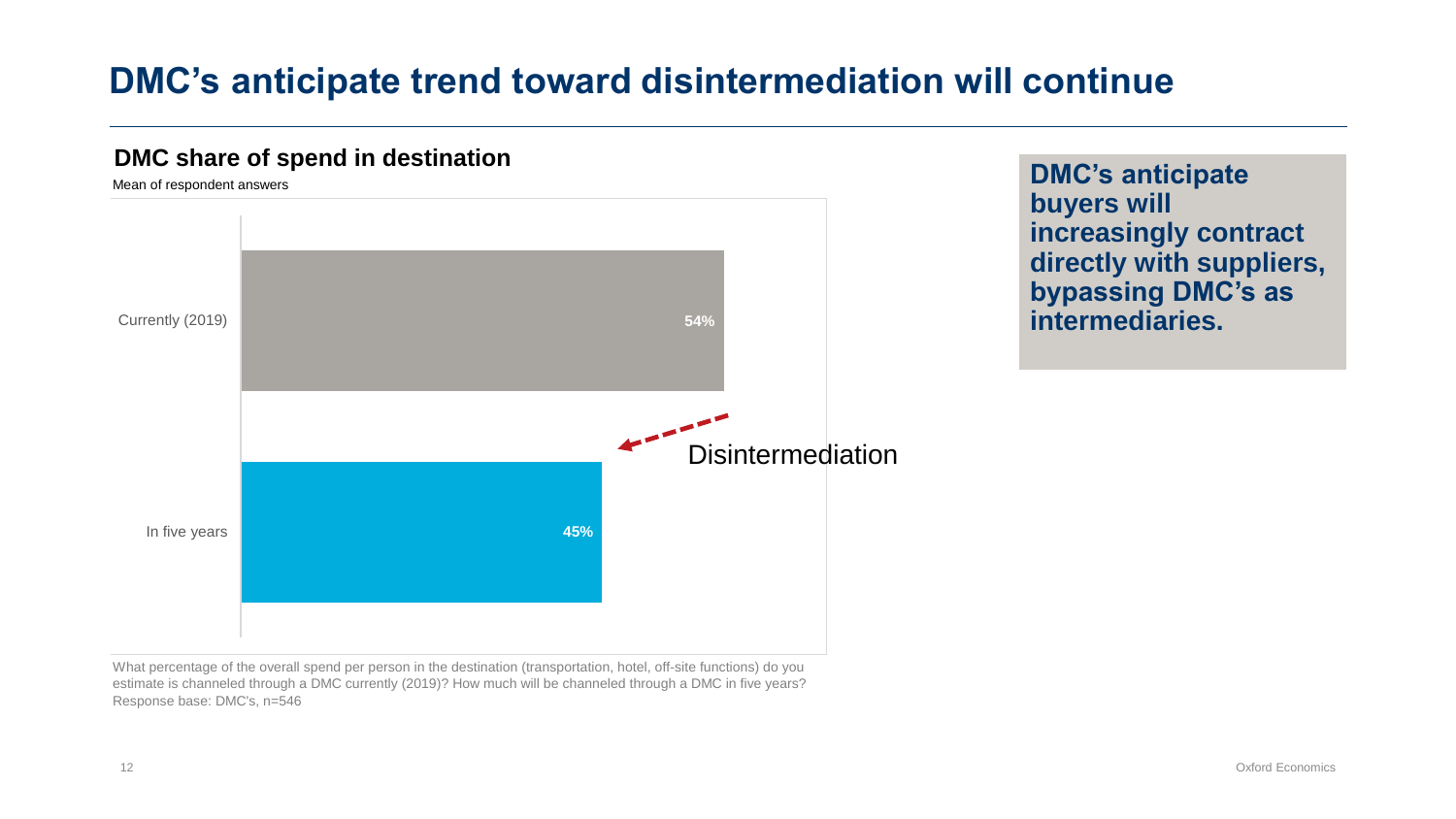### **Planning context reflects positive factors, as well as challenges**



**Sector participants referenced the focus on company culture and sustainability as key positive factors impacting programs planned for 2020 and 2021.**

**Challenges around safety, security and marketplace uncertainty were the most important negative factors.** 

G12. Which of the following factors are having the greatest positive and/or negative impact on your team's plans for incentive travel programs occurring over the next 2 years (2020 and 2021)? Response base: Buyers, suppliers, DMC's, DMO's, n=1,502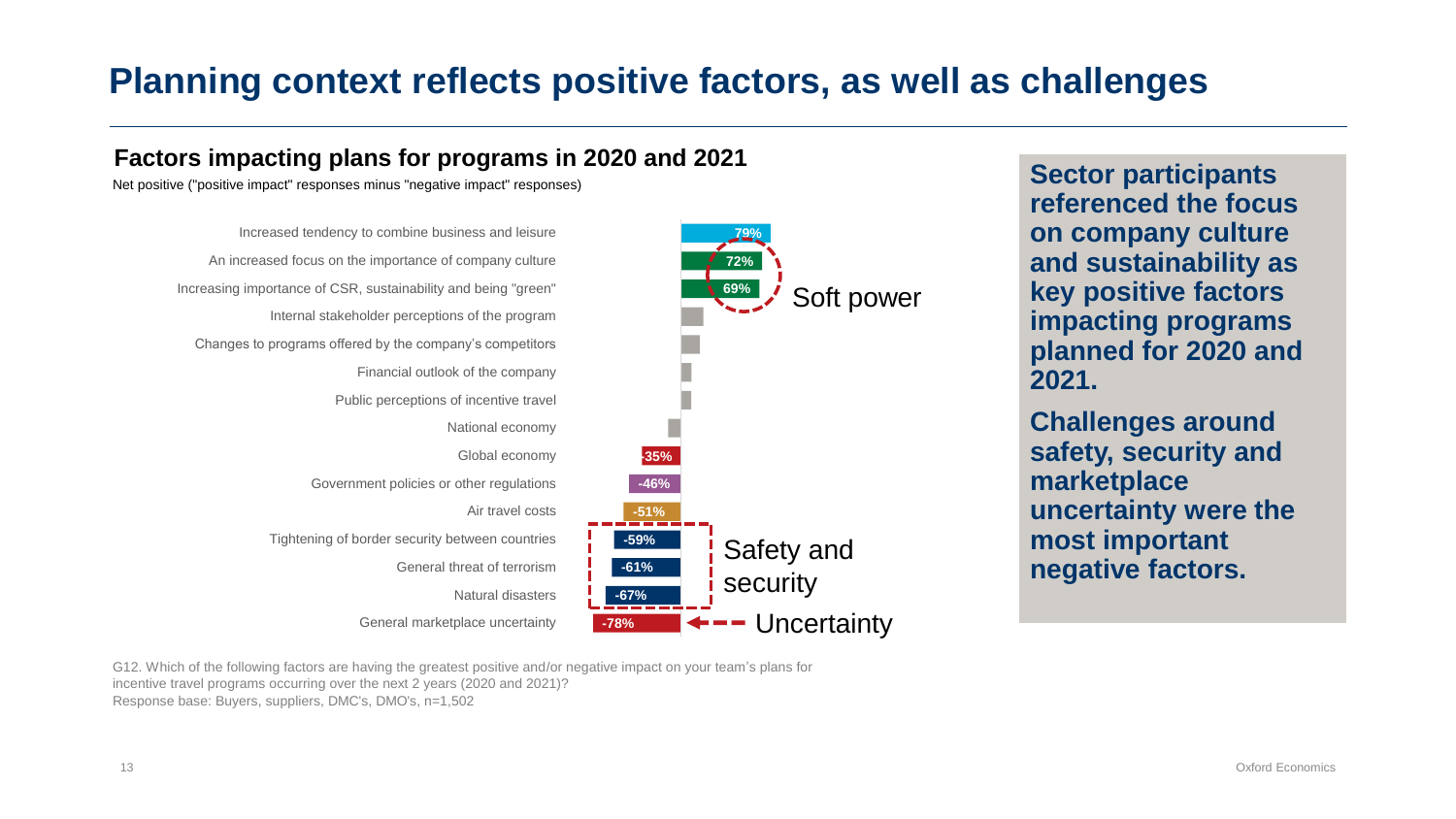## **Experiencing the destination and group dining remain most important**



P1. What activities do you consider most important for a successful incentive travel program? Select up to three. Response base: Buyers, suppliers, DMC's, DMO's, n=1,429

**Incentive travel is about going to a new place, crossing a barrier together, experiencing a new culture.** 

**Experiencing the destination and building relationships through meals remain top rated items for successful incentive travel programs.**

**More so than meetings, shopping or free time.**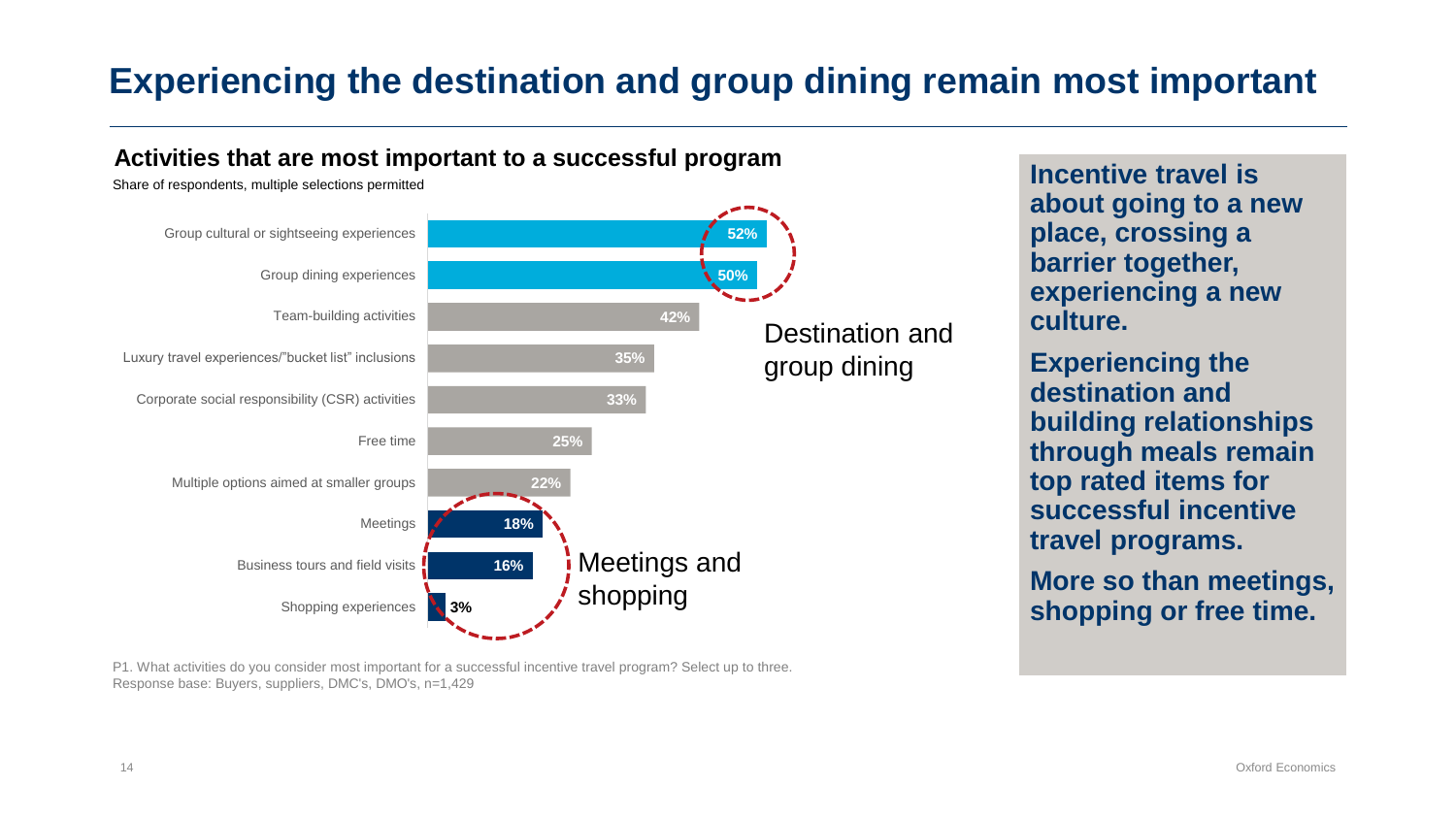#### **Wellness and sustainability will gain prevalence, golf will recede further**

#### **Typical activities and inclusions**

Share of respondents, multiple selections permitted. Net change is prevalence in next two years minus prevalence in past.

|                                                                                                       | <b>Typical in past</b> | two years       |            |
|-------------------------------------------------------------------------------------------------------|------------------------|-----------------|------------|
| Program activities and inclusions                                                                     | (2018 and 2019)        | (2020 and 2021) | Net change |
| Team-building or networking events                                                                    | 67%                    | 59%             | $-8%$      |
| Learning and development elements uniquely<br>available in the destination                            | 61%                    | 61%             | $0\%$      |
| Inclusion of spouse/partner in program                                                                | 60%                    | 59%             | $0\%$      |
| Multiple, flexible activities from which individual or<br>small groups of qualifiers can select       | 53%                    | 65%             | 11%        |
| Activities that all participants are mandated or<br>expected to attend                                | 51%                    | 34%             | $-17%$     |
| Activities in support of a corporate social<br>responsibility (CSR) or other sustainability objective | 49%                    | 61%             | 12%        |
| Activities promoting wellness (yoga, healthy options<br>for meals)                                    | 41%                    | 64%             | 23%        |
| Learning and development elements relevant to the<br>business activity of the sponsor company         | 40%                    | 40%             | $0\%$      |
| Golf or another competitive individual or team sport                                                  | 37%                    | 26%             | $-11%$     |

#### **Wellness, sustainability and flexible activities will gain prevalence.**

**Golf and other competitive sports will recede further.** 

**Mandated events and team-building events will become slightly less common.**

Wellness, sustainability and flexible activities

P5. Which program activities and inclusions have been typical in past and current events? What is expected to be typical in future events? Response base: Buyers, suppliers DMC's, DMO's, n=1,412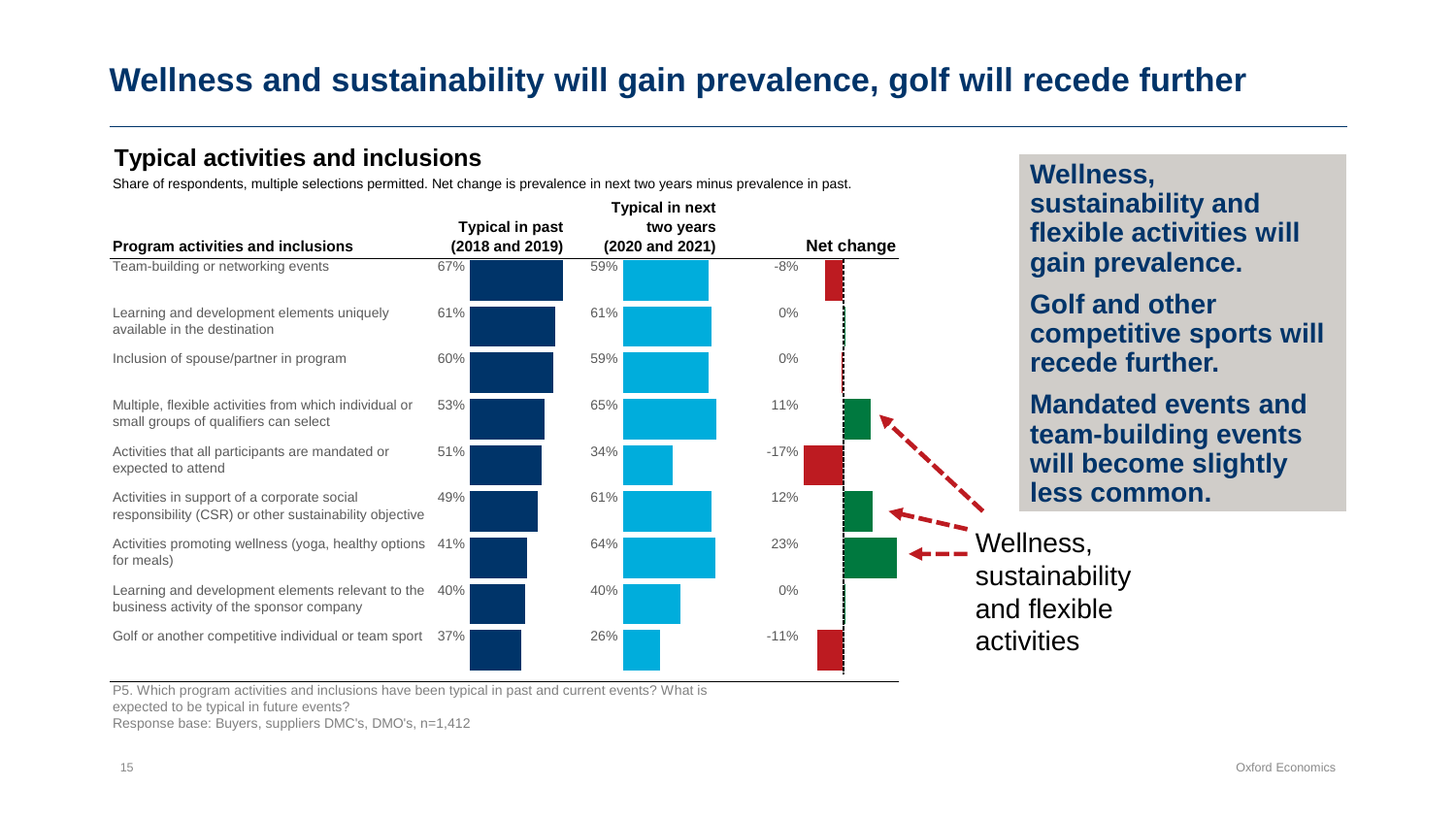#### **WHERE ON EARTH ARE WE GOING WITH INCENTIVE TRAVEL?**

**TREND 3**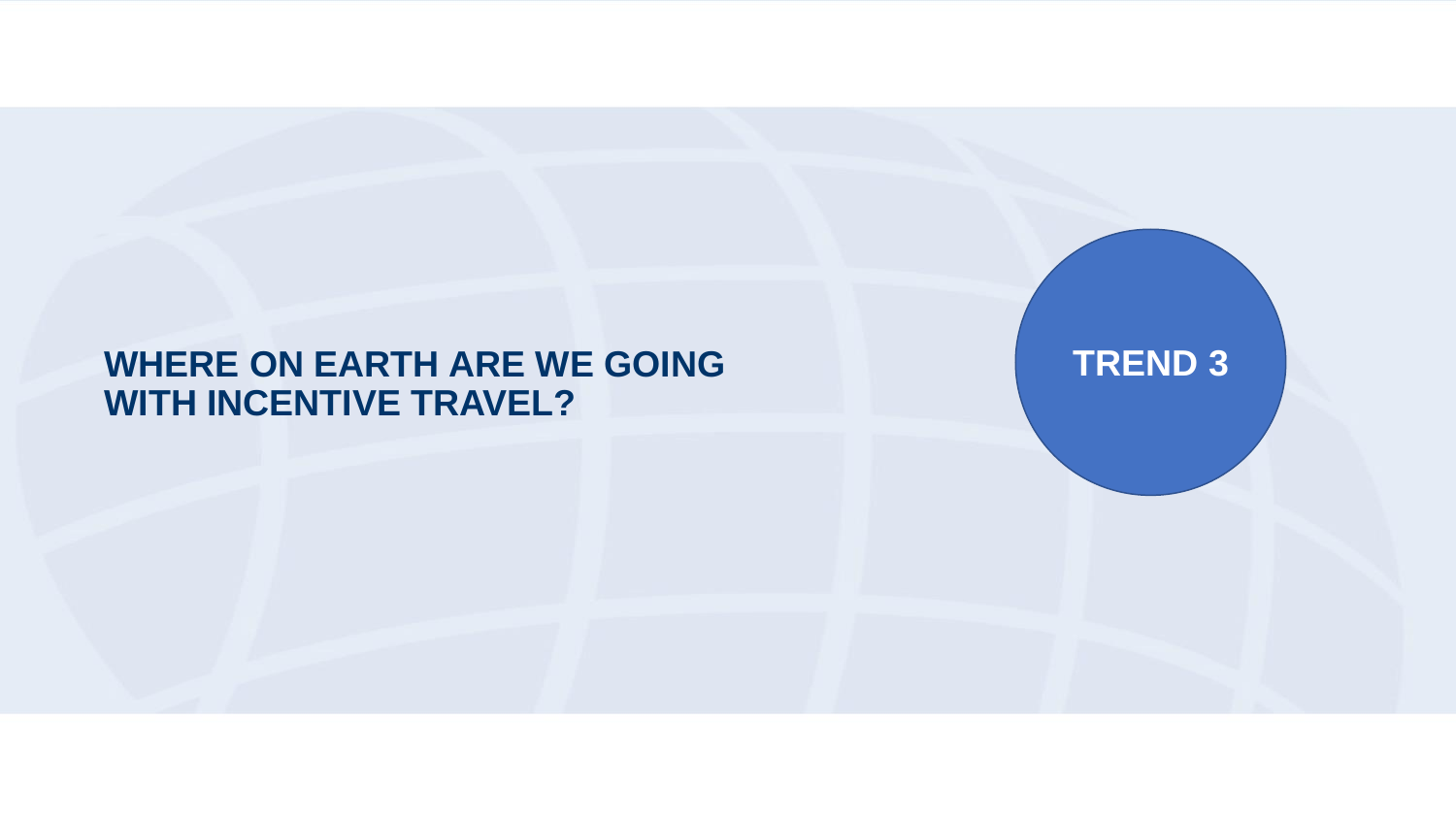#### **Western Europe and Central America are the top long-haul destinations used by North American buyers**

#### **Destinations used by North American buyers**

Share of respondents indicating they used the destination frequently in 2019; net increase calculated as share of respondents that planned to use the destination more frequently in the future, minus the share that planned to use it less frequently.

|                                                                   |                           | Net increase                 |
|-------------------------------------------------------------------|---------------------------|------------------------------|
|                                                                   |                           | (plan to use more frequently |
|                                                                   | Used frequently this year | in 2020 and 2021 minus       |
| <b>Destination</b>                                                | (2019)                    | plan to use less frequently) |
| United States (including Hawaii)                                  | 76%                       | 29%                          |
| Caribbean (including Puerto Rico)                                 | 58%                       | 18%                          |
| Mexico                                                            | 56%                       | 18%                          |
| <b>Western Europe</b>                                             | 38%                       | 21%                          |
| Canada                                                            | 36%                       | 16%                          |
| Central America (e.g., Costa Rica, Panama)                        | 23%                       | 9%                           |
| South America                                                     | $7\%$                     | 5%                           |
| Southeast Asia (e.g., Indonesia, Thailand, Vietnam)               | $6\%$                     | 9%                           |
| Northeast Asia (e.g., China, Japan)                               | $5\%$                     | 5%                           |
| Oceania (e.g., Australia, New Zealand)                            | $4\%$                     | 12%                          |
| Emerging Europe (e.g., Russia, Turkey, Poland)                    | $3\%$                     | 1%                           |
| South Asia (e.g., India)                                          | $3\%$                     | 3%                           |
| Gulf States (e.g., Saudi Arabia, Dubai, Oman, Abu Dhabi)          | $2\%$                     | $-2\%$                       |
| Southern Africa (e.g., South Africa, Botswana, Zimbabwe, Namibia) | $2\%$                     | 2%                           |
| North Africa (e.g., Egypt, Morocco, Tunisia)                      | $1\%$                     | -2%                          |
| <b>Other Africa</b>                                               | $1\%$                     | $-2\%$                       |
| <b>Other Middle East</b>                                          | $1\%$                     | $-3%$                        |
| East Africa (e.g., Rwanda, Uganda, Tanzania)                      | 0%                        | $-3\%$                       |
| West Africa (e.g., Togo, Ghana, Benin)                            | 0%                        | $-2\%$                       |

VD1. Which destinations did your team use or plan to use for incentive travel programs that are occurring this year (2019)? VD2. Which destinations does your team plan to use for incentive travel programs occurring during the next 2 years (2020 and

2021), and how does that use compare to this year (2019)?

Response base: North American Buyers, n=323

**Western Europe and Central America are the top long-haul destinations used by North American buyers.**

**North American buyers showed favorable interest in Oceania, Southeast Asia, and Central America, with a net increase of approximately 9-12% more buyers expected to make increased use of those destinations over the next two years.**